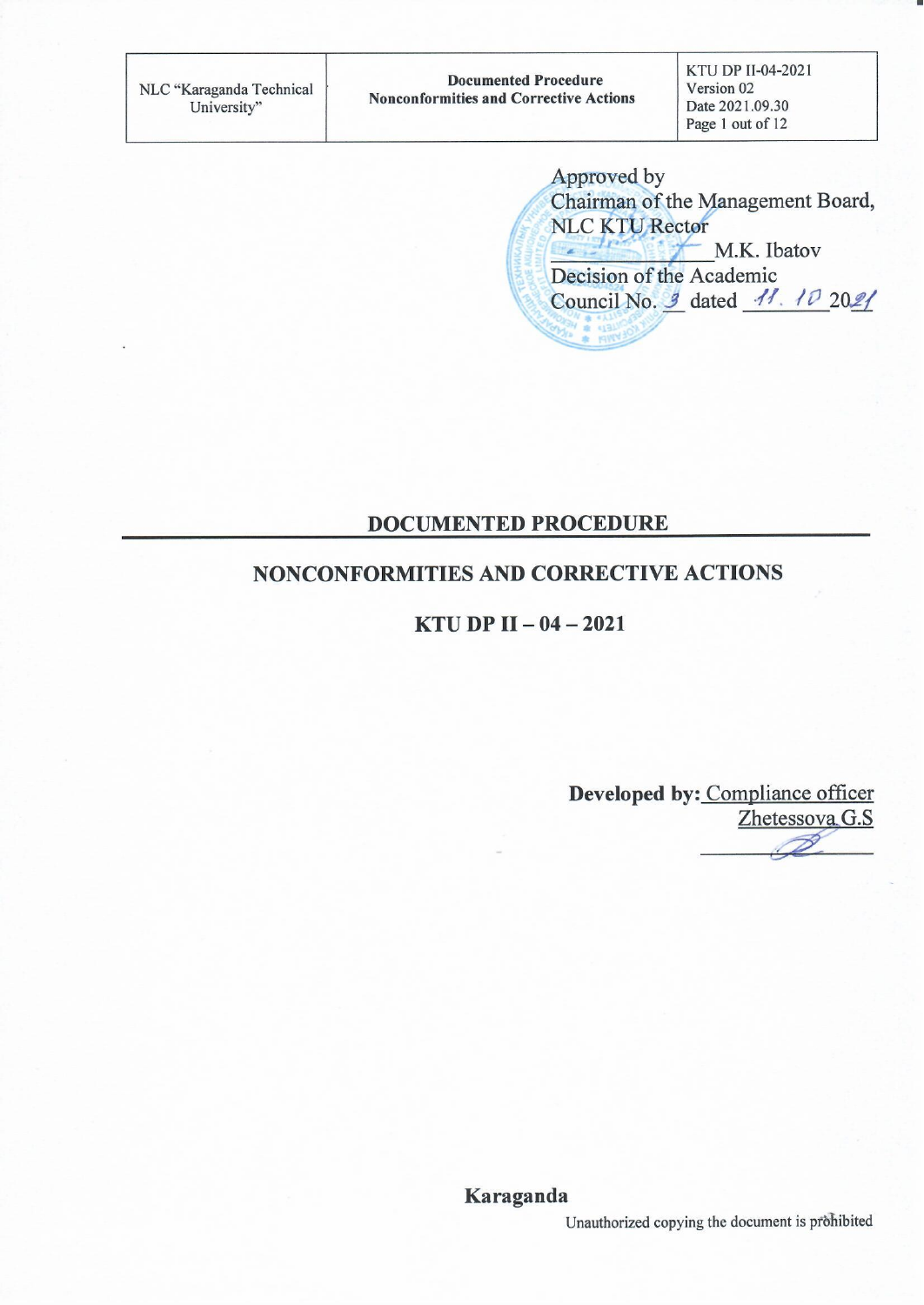### **Table of contents**

|    | Scope                                        |    |
|----|----------------------------------------------|----|
| 2  | Regulatory references                        |    |
| 3  | Terms, definitions and abbreviations         |    |
| 4  | Responsibility and authority                 |    |
| 5  | General provisions                           |    |
| 6  | Description of the procedure                 |    |
| 7  | Coordination and implementation              |    |
| 8  | Replication and distribution of the document |    |
| 9  | Storage                                      |    |
| 10 | Making changes to the document               | Q  |
| 11 | Removal and withdrawal of the document       | 9  |
|    | Appendix A Results of assessment             | 10 |
|    | Appendix B Coordination sheet                | 11 |
|    | Appendix C Familiarization sheet             | 12 |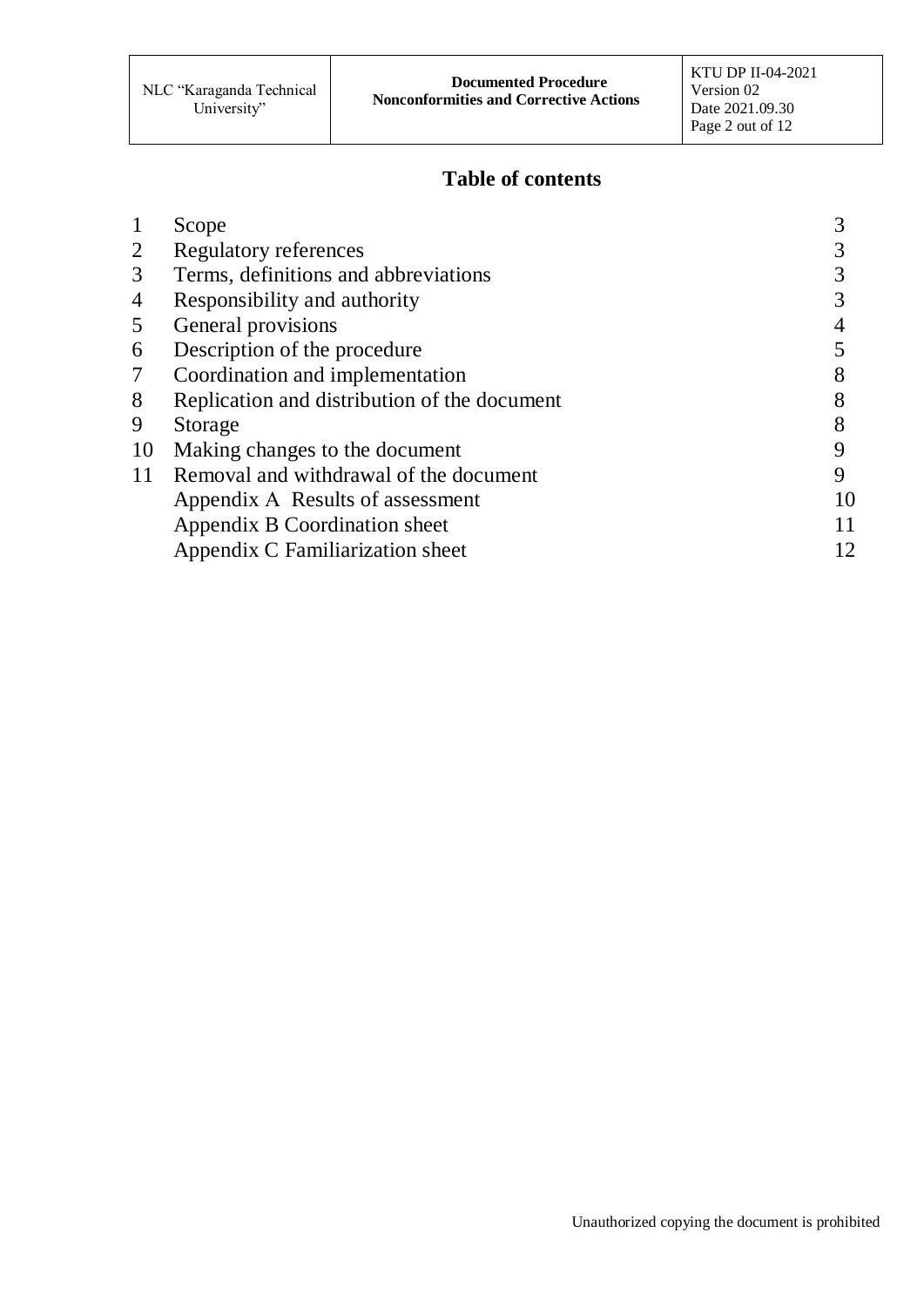KTU DP II-04-2021 Version 02 Date 2021.09.30 Page 3 out of 12

Effective date loll 10. 11 (year, month, day)

#### 1 Scope

This documented procedure establishes the order of taking corrective actions to eliminate the causes of nonconformities for preventing their recurrence.

The provisions of this procedure are mandatory for all the employees of NLC . "Karaganda Technical University" (hereinafter referred to as KTU) subdivisions included in the quality management system (QMS).

This documented procedure is a part of the quality management system documentation.

#### **2 Regulatory references**

In this documented procedure, references are made to the following normative documents:

RK ST ISO 9001-2016 (ISO 9001:2015) "Quality Management System. Requirements".

RK ST ISO 9000: 2017 (ISO 9000:2015) "Quality management systems. Basic Provisions and Vocabulary".

#### 3 Terms, definitions and abbreviations

In this documented procedure, the terms, definitions and abbreviations in accordance with ST RK ISO 9000 are applied:

- KTU - Karaganda Technical University;

- QMS - quality management system;

- DP - documented procedure;

- QMR - quality management representative;

- CQM&A – Center of quality management and accreditation;

- DAA - Department of Academic Affairs.

#### **4 Responsibility and authority**

4.1 This documented procedure (DP) is approved at the meeting of the Academic Council.

4.2 Responsibility for implementing the procedure is borne by the Quality Management Representative (QMR) and the head of the center of quality management and accreditation (hereinafter CQM&A).

4.3 The developer of this procedure is the Compliance officer.

4.4 Responsibility for organization and coordination of activities for implementing specific stages of the document management process and the quality of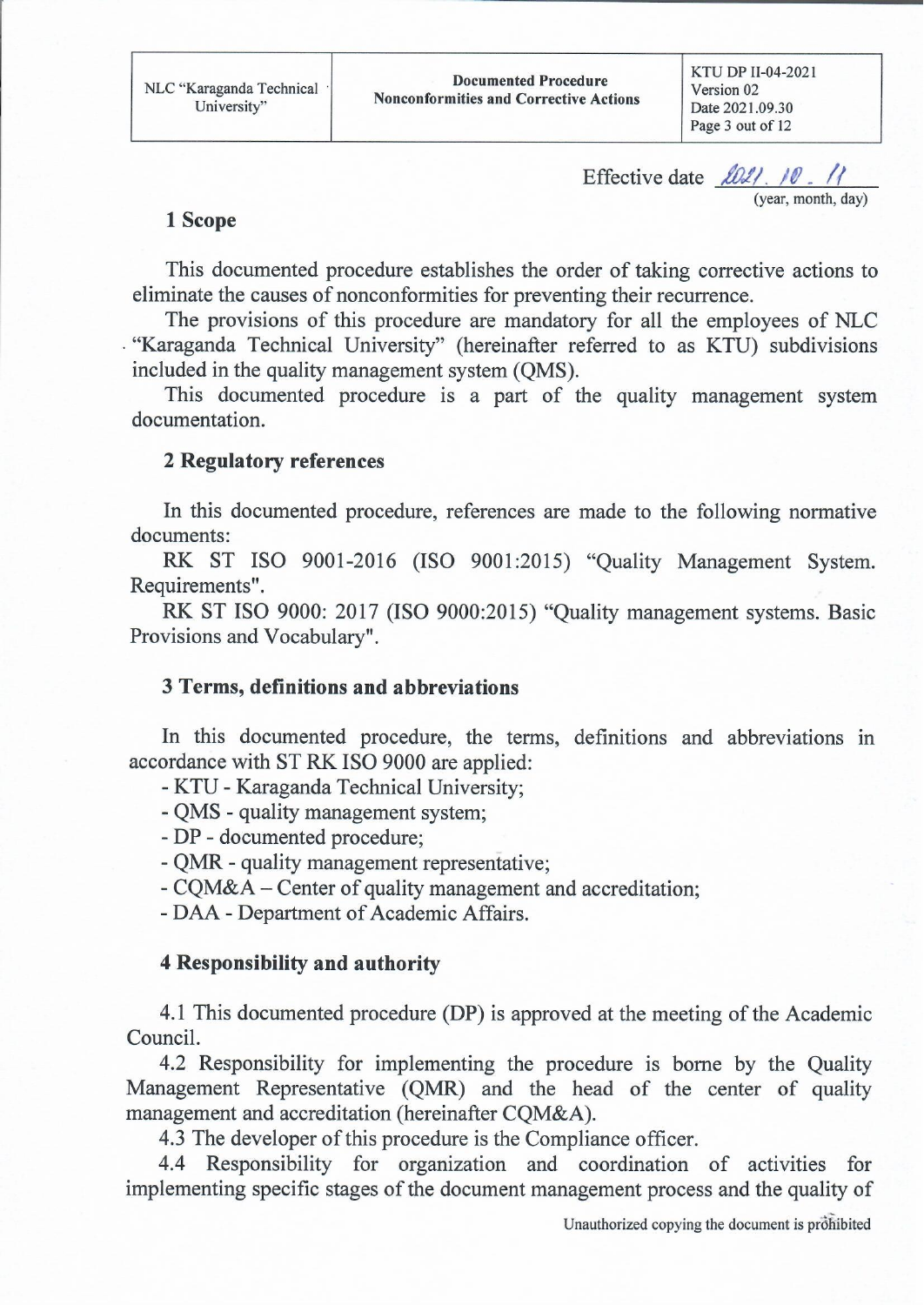the final results is borne by the heads of departments who are participants in implementing a specific stage.

4.5 Responsibility for the safety, unauthorized copying of documents of the quality management system (QMS) located in the department, and leakage of official information is borne by the heads of departments.

### **5 General provisions**

5.1 In accordance with ST RK ISO 9001, if there is detected a nonconformity including any following from the claims, the organization should:

a) respond to nonconformity and, to the extent applicable:

1) take action to manage and correct the nonconformity;

2) take action in relation to the consequences;

b) evaluate the need for action to eliminate the cause (s) of the nonconformity so that it does not recur or occur elsewhere, by:

1) analyzing the nonconformity;

2) determining the reasons of nonconformity;

3) identifying whether there are such nonconformities or they could potentially occur;

c) take any necessary action;

d) review the effectiveness of any corrective action taken;

e) update, as necessary, the information of the risks and opportunities identified during the planning phase;

f) make changes to the quality management system, if necessary.

5.2 This documented procedure defines control, responsibilities and authorities to prevent releasing a nonconforming product at all the stages of training and management of identified nonconformities.

5.3 Corrective actions should be appropriate to the consequences of the identified nonconformities.

5.4 It is needed to analyze regularly:

- claims of consumers, students, employees and other interested parties;

- all types of nonconformities and comments identified during internal and external audits;

- internal QMS documentation including records, Quality Policy and Objectives, and various employee suggestions.

5.5 All the departments of the KTU participating in the QMS are obliged to identify the causes of any problems associated with:

- nonconformities in the QMS;

- consumer complaints;

- the use of inappropriate QMS documents.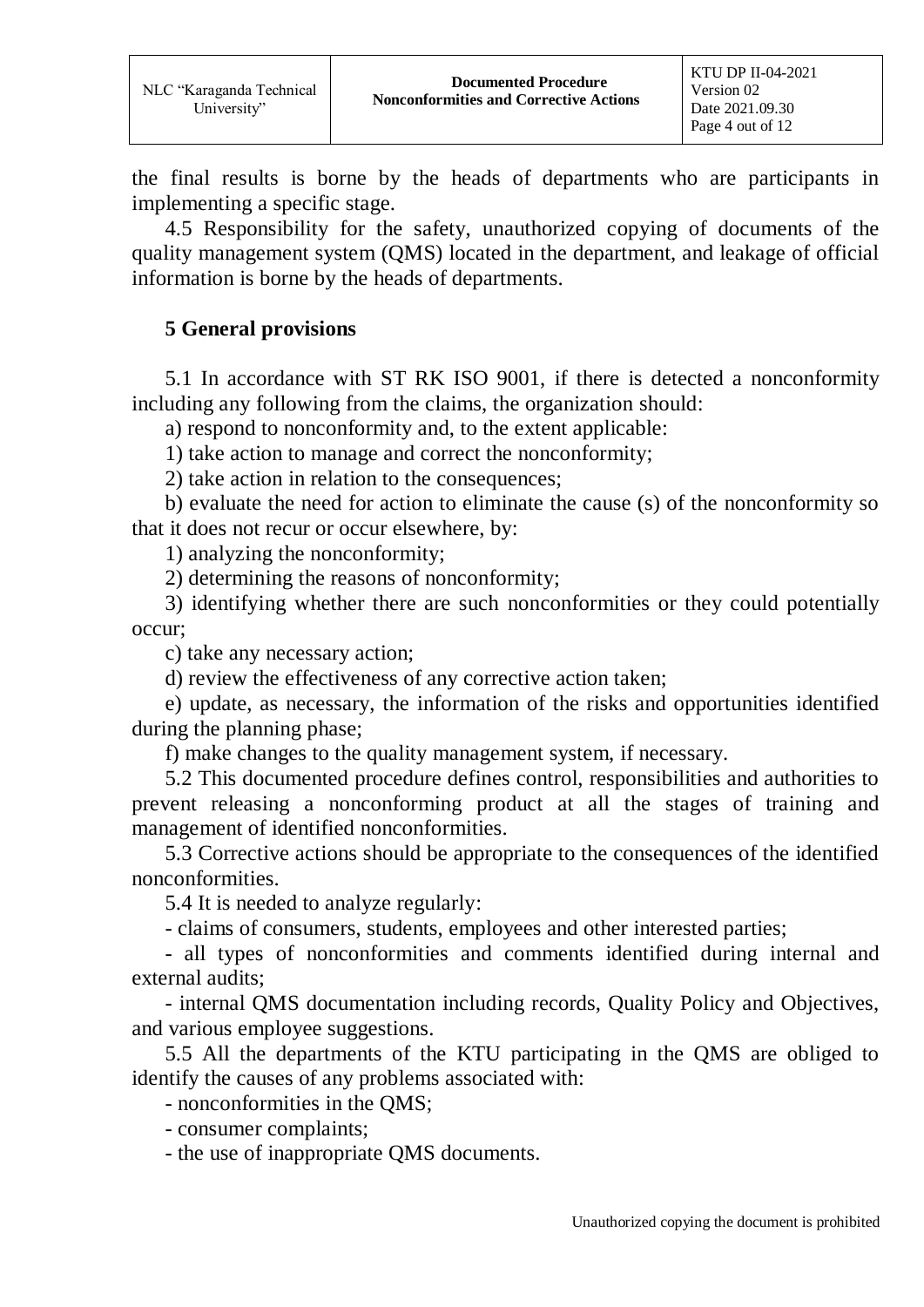5.6 Subdivisions of the KTU participating in the QMS must take the needed corrective actions, regardless of the reasons that determine the need for their implementation.

5.7 The heads of the departments must provide support for all the improvements in order to make sure of their effectiveness.

5.8 Corrective actions are considered effective if no recurrence of the problems for which they were taken is observed.

5.9 Records of the nature of identified nonconformities, corrective actions and the plan of actions to eliminate and prevent their recurrence are retained and maintained in the working state.

#### **6 Description of the procedure**

6.1 The purpose of nonconformity management is the following:

- ensuring that nonconforming products/services are corrected in a timely manner;

- registering, analyzing, and taking corrective actions in the future of similar nonconforming products/services.

6.2 The issue of nonconforming product is resolved as follows:

- by taking action to eliminate the detected nonconformity;

- for non-fulfillment of the curricula of specialties and areas of training, violation of the obligations stipulated by the Charter of the University, the Rules of the internal order students can be expelled from the University.

6.3 Determining the fact of nonconformities is possible on the basis of the following sources:

- information (complaints) of consumers and other interested parties;

- interaction with KTU consumers and other interested parties;

- internal checks;

- based on the results of self-assessment by KTU;

- according to the results of an external audit of KTU during certification, licensing, certification and accreditation.

6.5 The information for analyzing the causes of nonconformities is:

- data from the QMS documentation and their compliance with the criteria (see Tables 1, 2 of KTU DP II-03);

- powers and proposals for improving the QMS (see KTU DP ІІ - 03);

- data on ranking the activities of the university (Methodology for ranking higher and postgraduate education in the Republic of Kazakhstan by specialties;

- the results of periodic checks of the QMS documentation (Policy and objectives in the field of quality, DP, methodological guidelines, regulations on the unit, job descriptions, rules).

6.6 The reasons for nonconformity can be: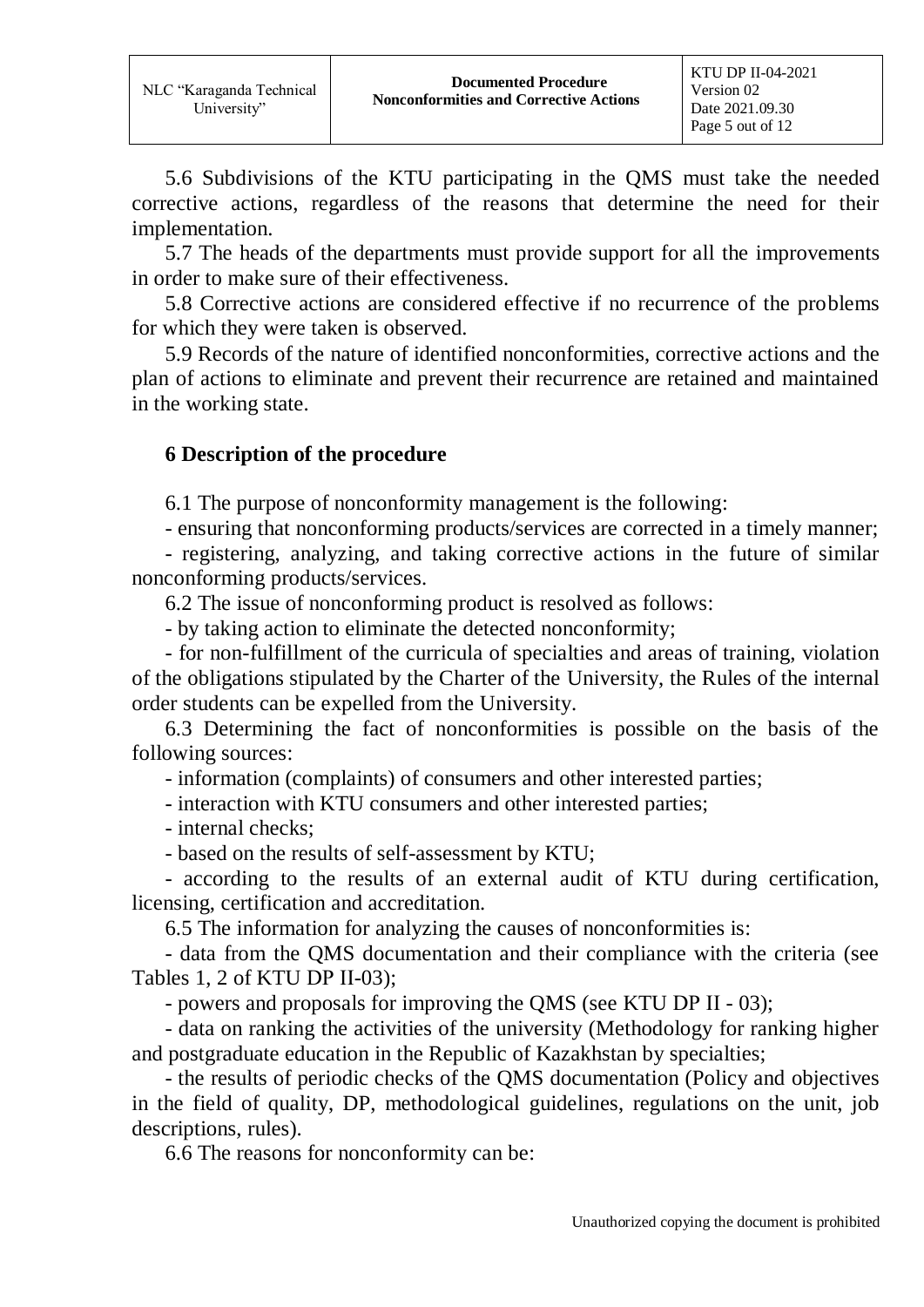- low school training of students in the basic disciplines of the University: mathematics, physics, chemistry, as well as language training;

- low academic discipline of students: failure to attend classes, not meeting the schedule of the educational process;

- violation of the schedule for the issuance of control materials, test assignments, term papers and projects, computational and graphic works;

- violation of the schedules of consultations on disciplines;

- inconsistency of the work programs of disciplines with the requirements of the development of production, the labor market.

6.7 At the stage of training, the reasons for nonconformity are established based on the results of sessions, checks of the readiness of departments for the academic year, checks by representatives of the administration, the DAA and reports of commissions at the Academic Council of the University, at faculty educational and methodological meetings.

6.8 To analyze the compliance of graduate specialists with the needs of the labor market, the DAA organizes a questionnaire survey of enterprise managers about the quality of training at the University in various areas: technical, economic, informational, legal, etc., and their wishes for adjusting the work programs of disciplines.

6.9 Methods needed to ensure the effectiveness in implementing the nonconforming product control process:

- organizing further education and passing the exam in the discipline;

- getting reinstated at the University;

- retraining;

- expelling.

6.10 The procedure of managing nonconformities consists of the following stages:

- identification of non-compliance;

- registration and identification of non-conformity;

- suspension of use and isolation of inappropriate products/services;

- analysis of the reasons for nonconformity;

- determination of the necessary design documentation to eliminate the nonconformity;

- analysis of the effectiveness of the event;

- analysis of the effectiveness of the process.

6.11 Identification of inconsistencies in the educational activities of the KTU is carried out when measuring and analyzing the characteristics of educational services / products.

Measurement and analysis of the characteristics of educational services/products occurs:

- when assessing the quality of training sessions;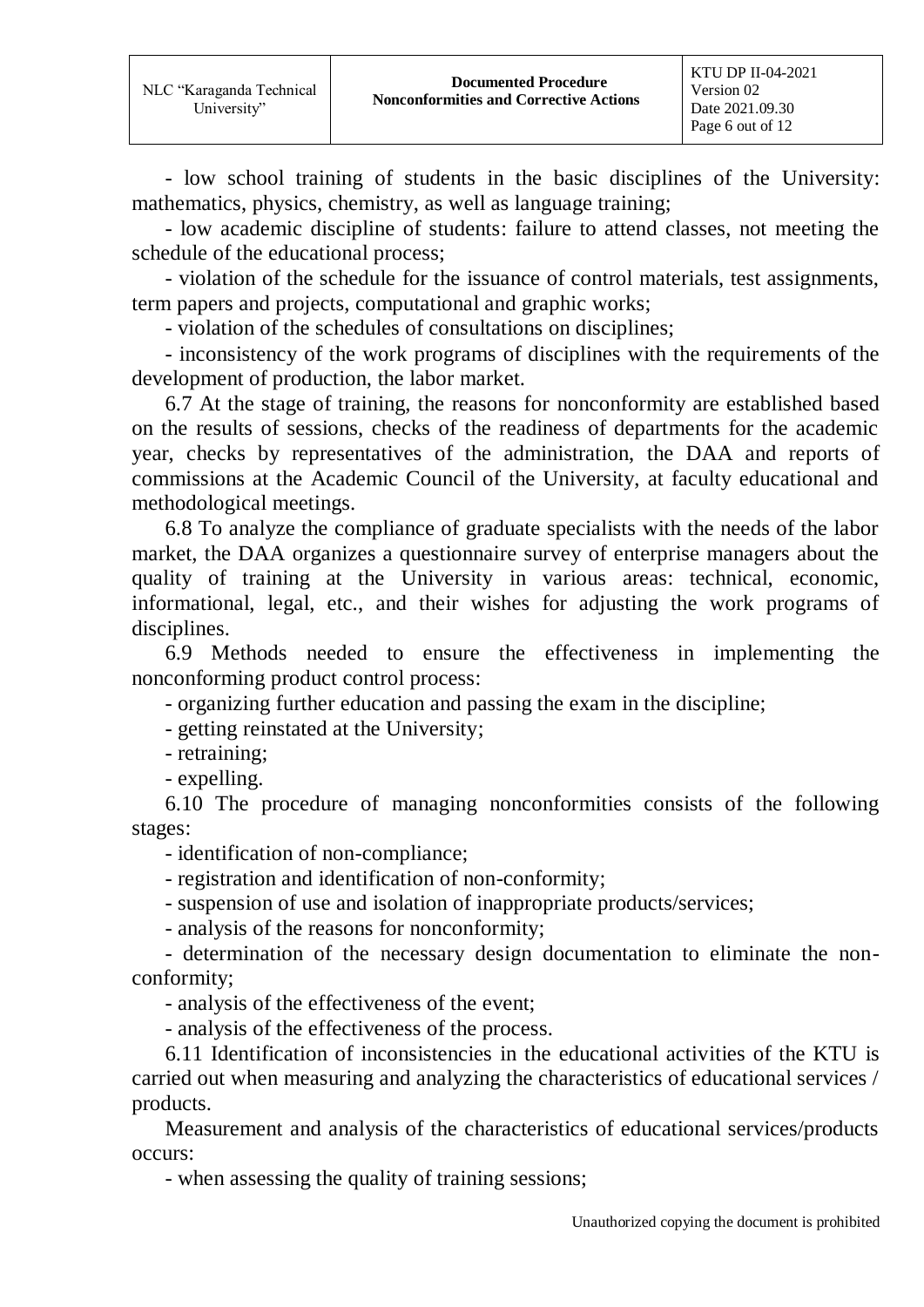- during the intermediate and final control of students' knowledge;

- by collecting statistical information;

- by testing students (control of residual knowledge of students);

- by questioning students and graduates;

- by questioning employers;

- when considering complaints and claims received from consumers, teaching staff and KTU employees.

6.12 All the cases of deviations, both established and potentially possible, are recorded without fail by filling out a non-conformity report.

6.13 Suspension and isolation of nonconforming product/service

6.13.1 A product/service found to be nonconforming with the requirements of regulatory documents should be separated from a product/service that is conforming with these requirements to exclude the possibility of its unintentional use or transfer to the next stages of the process.

6.14 Analysis of reasons for nonconformity

6.14.1 An analysis of nonconformities and their causes is carried out in order to assess the significance and degree of their impact on the quality of products/services, as well as to establish the costs necessary to eliminate them.

6.14.3 The graduating department, on the basis of the decision of the administration, develops corrective and preventive actions to eliminate the factors of nonconformity, their reaction during the training of specialists and in the next final certification

6.14.4 Analysis of the reasons for non-compliance provides for:

- determining the root cause in the chain of possible causes that led to the occurrence of the nonconformity;

- determining the possible consequences of nonconformity;

- ranking the causes in order of importance (if there are several reasons for one nonconformity) and possible consequences.

6.14.4.1 Claims, complaints and responses from enterprises are registered by the office and transmitted to the QMR.

6.14.4.2 The QMR shall review the information received within 3 days and depending on its content can:

- form a group to identify and analyze the causes of the problem;

- transfer to the subdivision (dean's office, department, department) the information to identify and analyze the causes of the problem.

 6.14.4.3 The time limit for identifying and analyzing the causes of nonconformities is established by the QMR, depending on the complexity of the problem, but not more than 4 weeks from the date of receipt of the information.

6.14.4.4 Ways to establish the causes of nonconformities:

- analysis by an individual or a group assigned to develop the CA;

- observation;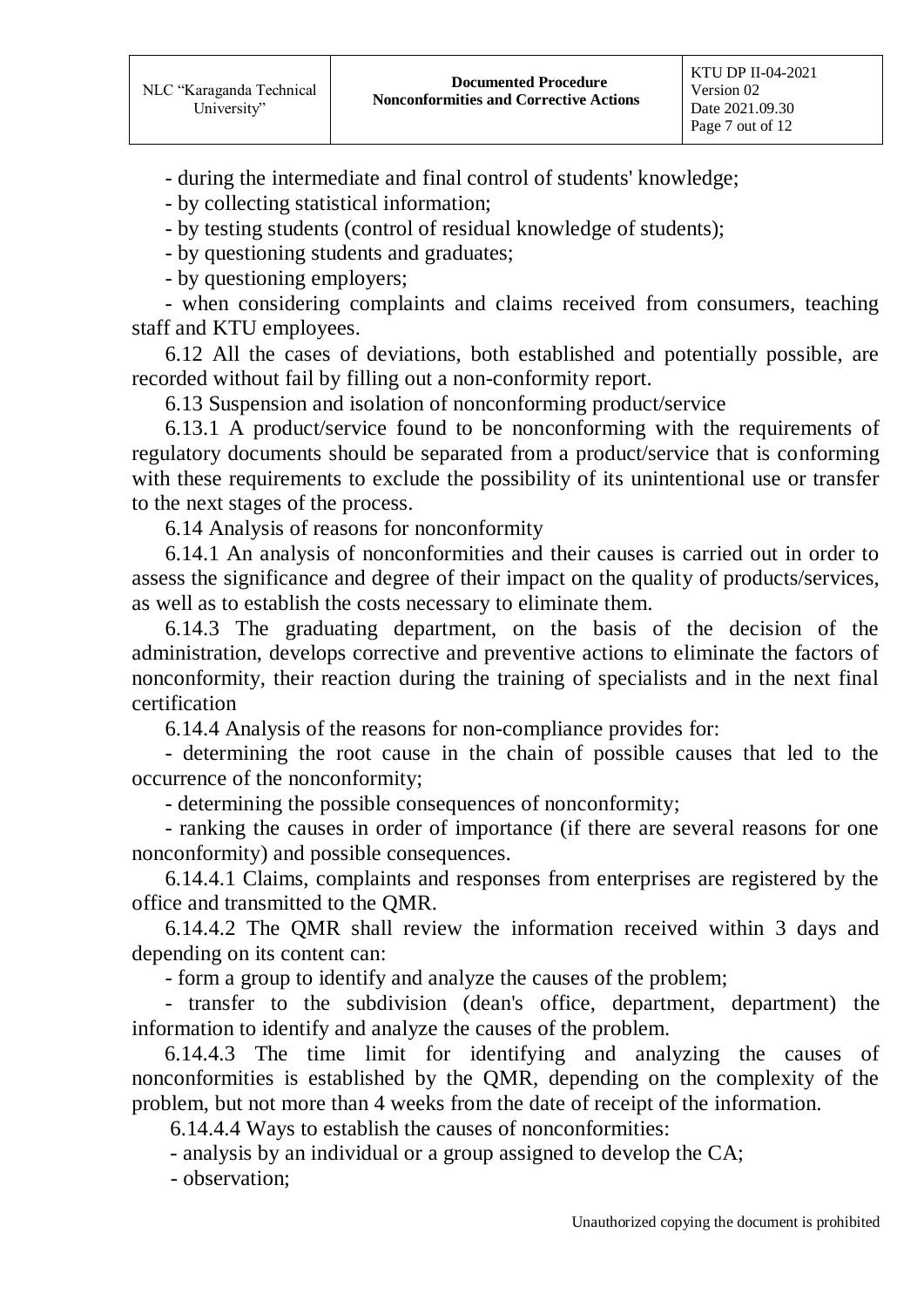- statistical methods;

- sociological methods.

6.14.4.5 Implementation of corrective action plans is carried out by the unit involved in corrective actions.

6.14.5 Planning for corrective and preventive actions

6.14.5.1 Corrective actions are developed by the department managers in order to prevent the recurrence of nonconformities.

6.14.5.2 The developed corrective actions are considered at the meetings of the unit, agreed with a higher official and approved by the vice-rector.

6.14.5.3 For the approved corrective actions, an action plan is developed, which identifies the persons responsible for the implementation and sets the deadlines.

6.14.5.4 Control over executing the action plan is carried out by an official.

6.14.6 Evaluating the effectiveness of corrective actions

6.14.6.1 Criteria for evaluating the effectiveness of corrective actions shall be developed by the developer in conjunction with the corrective action plan.

6.14.6.2 If appropriate, the developer can make proposals for changes in the assessment criteria during the implementation of corrective actions, but no later than half of the specified period for the implementation of the correction.

6.14.6.3 Proposals for changes in the evaluation criteria shall be approved by the QMR.

6.14.6.4 The results of the assessment are filled in according to the form presented in Appendix A.

6.15 The process effectiveness analysis

6.15.1 Once an academic year the head of the department analyzes the effectiveness of the results of internal audit.

#### **7 Coordination and implementation**

Coordination of this DP is performed in accordance with KTU DP ІІ - 01 and is registered in the Coordination sheet (Appendix B).

#### **8 Replication and distribution of the document**

Copying and distributing this DP should be made in accordance with KTU DP ІІ  $-01$ .

#### **9 Storage**

This DP should be stored in accordance with KTU DP  $II - 01$ .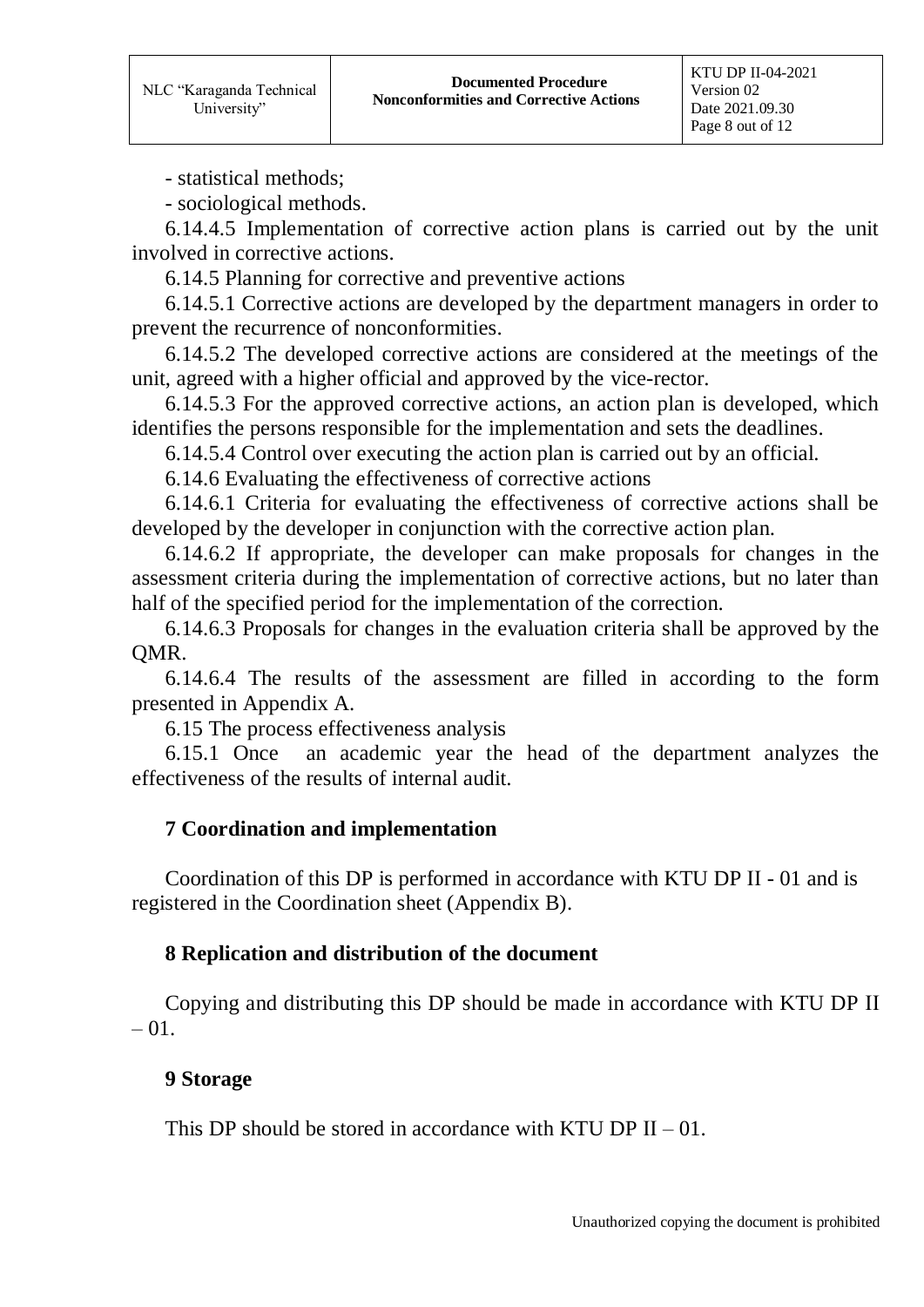## **10 Making changes to the document**

Amendments to this DP should be made in accordance with KTU DP  $II - 01$ .

# **11 Removal and withdrawal of the document**

Cancellation and disposition of this DP should be made in accordance with KTU DP II  $-01$ .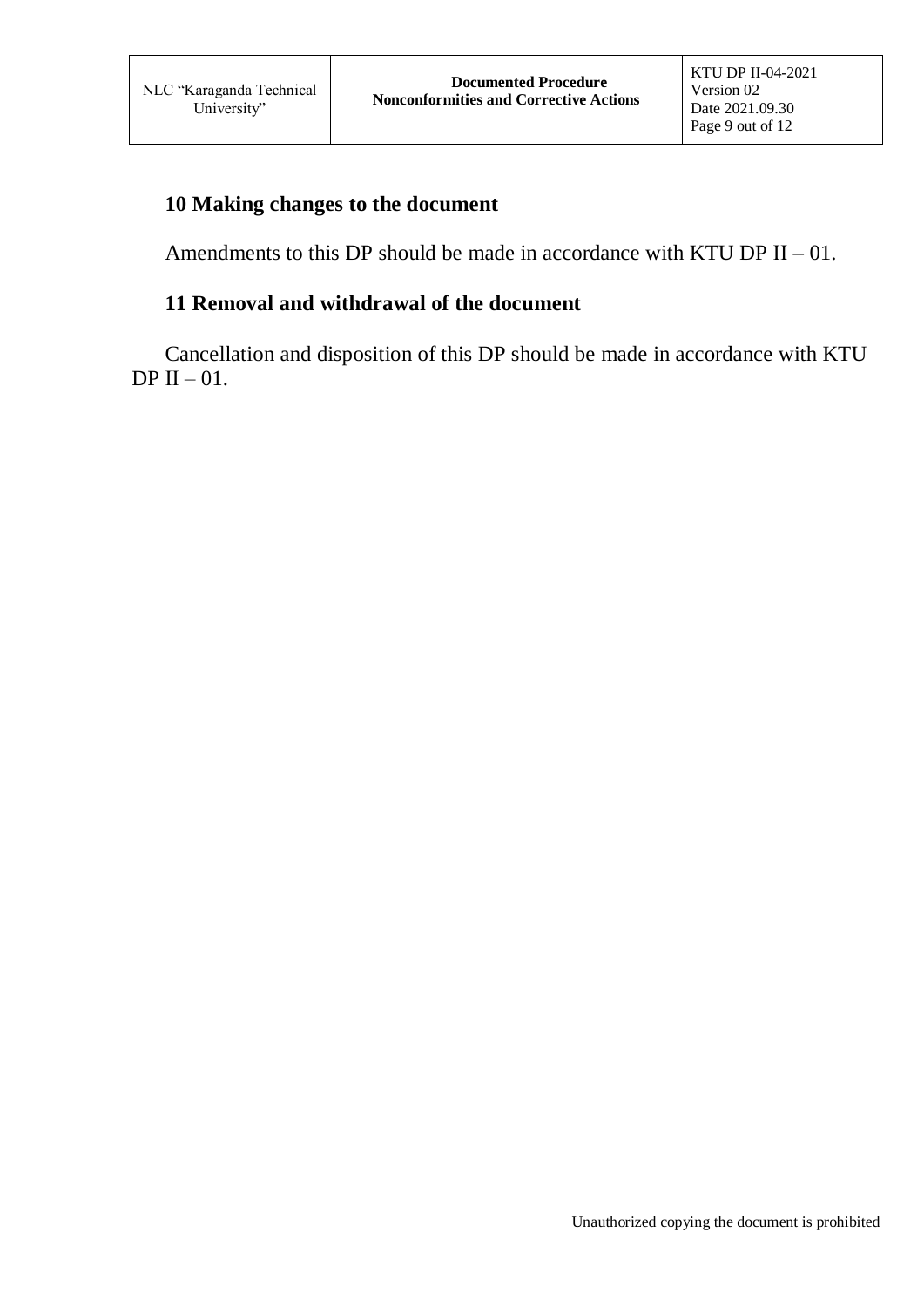# Appendix А (mandatory)

#### F. DP-ІІ-04-01

# Results of assessment

| Name of output data          | From<br>where and<br>when were<br>received | The content of the output<br>data or the document<br>formed within the<br>procedure (document<br>registration number) | Person<br>responsible for<br>input of the<br>output data | Place of<br>storage | Term of<br>storage |
|------------------------------|--------------------------------------------|-----------------------------------------------------------------------------------------------------------------------|----------------------------------------------------------|---------------------|--------------------|
|                              | $\overline{2}$                             | 3                                                                                                                     | 4                                                        | 5                   | 6                  |
| 1 Corrective action plan     |                                            |                                                                                                                       |                                                          |                     |                    |
| 2 Changes to the QMS docu    |                                            |                                                                                                                       |                                                          |                     |                    |
| mentation                    |                                            |                                                                                                                       |                                                          |                     |                    |
| 3 Changes of authority to    |                                            |                                                                                                                       |                                                          |                     |                    |
| the quality management       |                                            |                                                                                                                       |                                                          |                     |                    |
| system                       |                                            |                                                                                                                       |                                                          |                     |                    |
| 4 Improved parameters as a   |                                            |                                                                                                                       |                                                          |                     |                    |
| result of corrective actions |                                            |                                                                                                                       |                                                          |                     |                    |
| 5 Modernization of methods   |                                            |                                                                                                                       |                                                          |                     |                    |
| for measuring product        |                                            |                                                                                                                       |                                                          |                     |                    |
| parameters and production    |                                            |                                                                                                                       |                                                          |                     |                    |
| processes                    |                                            |                                                                                                                       |                                                          |                     |                    |
| 6 Results of evaluating the  |                                            |                                                                                                                       |                                                          |                     |                    |
| effectiveness of corrective  |                                            |                                                                                                                       |                                                          |                     |                    |
| actions                      |                                            |                                                                                                                       |                                                          |                     |                    |
| 7 Results                    |                                            |                                                                                                                       |                                                          |                     |                    |
| - measurements and analysis  |                                            |                                                                                                                       |                                                          |                     |                    |
| consumer requirements;       |                                            |                                                                                                                       |                                                          |                     |                    |
| - checks DP, DI, MI, rules;  |                                            |                                                                                                                       |                                                          |                     |                    |
| - analysis of methods for    |                                            |                                                                                                                       |                                                          |                     |                    |
| measuring processes and      |                                            |                                                                                                                       |                                                          |                     |                    |
| product quality indicators   |                                            |                                                                                                                       |                                                          |                     |                    |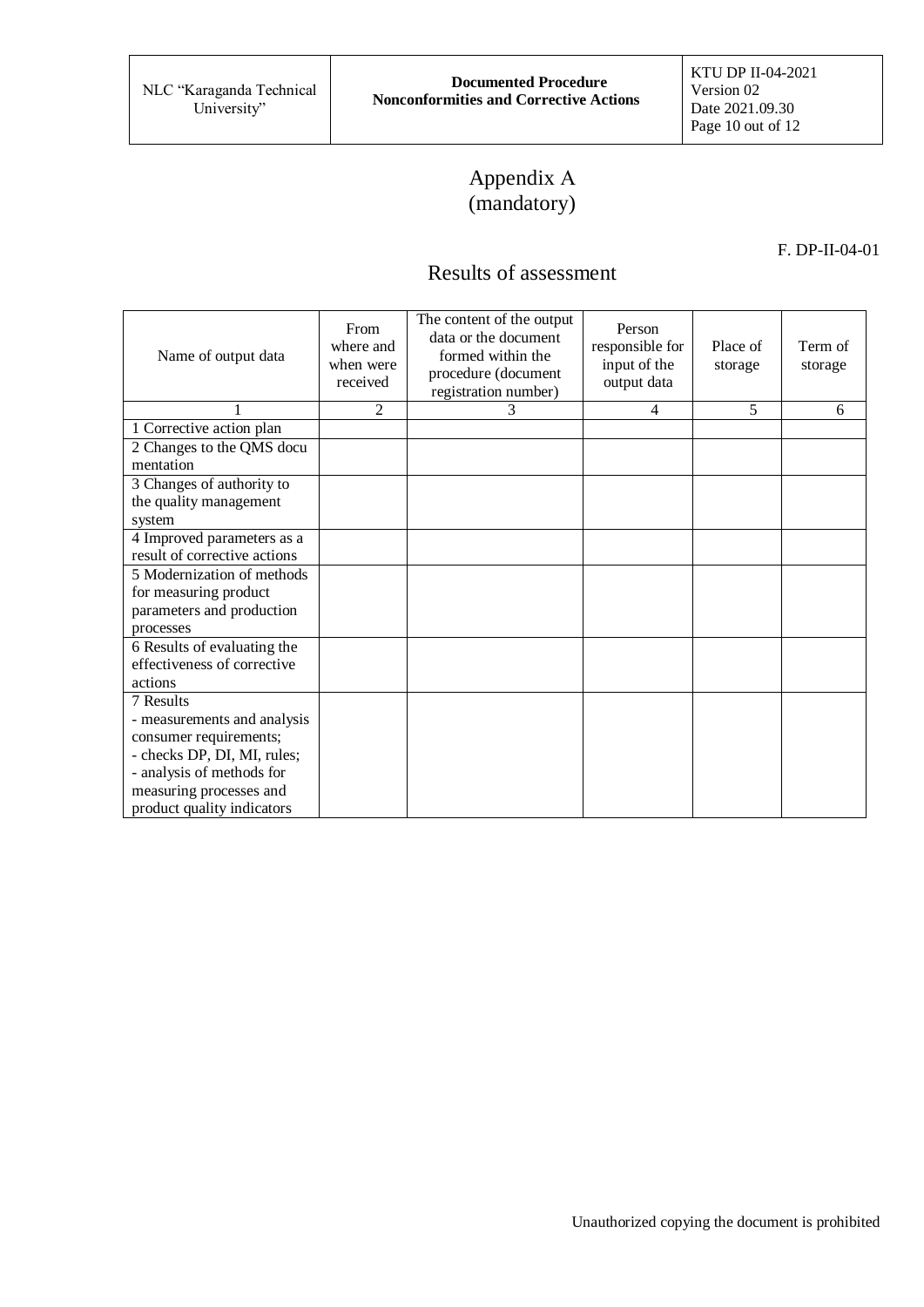# Appendix B<br>(mandatory)

 $F. 04 - 2020$ 

# Coordination sheet

| Position          | Name             | Date       | Signature     |
|-------------------|------------------|------------|---------------|
| QMR               | Zhetessova G.S.  | 05.10.2021 |               |
| Head of the CQM&A | Zhunussova G.Ye. |            | $\mathcal{U}$ |
|                   |                  |            |               |
|                   |                  |            |               |
|                   |                  |            |               |
|                   |                  |            |               |
|                   |                  |            |               |
|                   |                  |            |               |
|                   |                  |            |               |
|                   |                  |            |               |
|                   |                  |            |               |
|                   |                  |            |               |
|                   |                  |            |               |
|                   |                  |            |               |
|                   |                  |            |               |
|                   |                  |            |               |
|                   |                  |            |               |
|                   |                  |            |               |
|                   |                  |            |               |
|                   |                  |            |               |
|                   |                  |            |               |
|                   |                  |            |               |
|                   |                  |            |               |